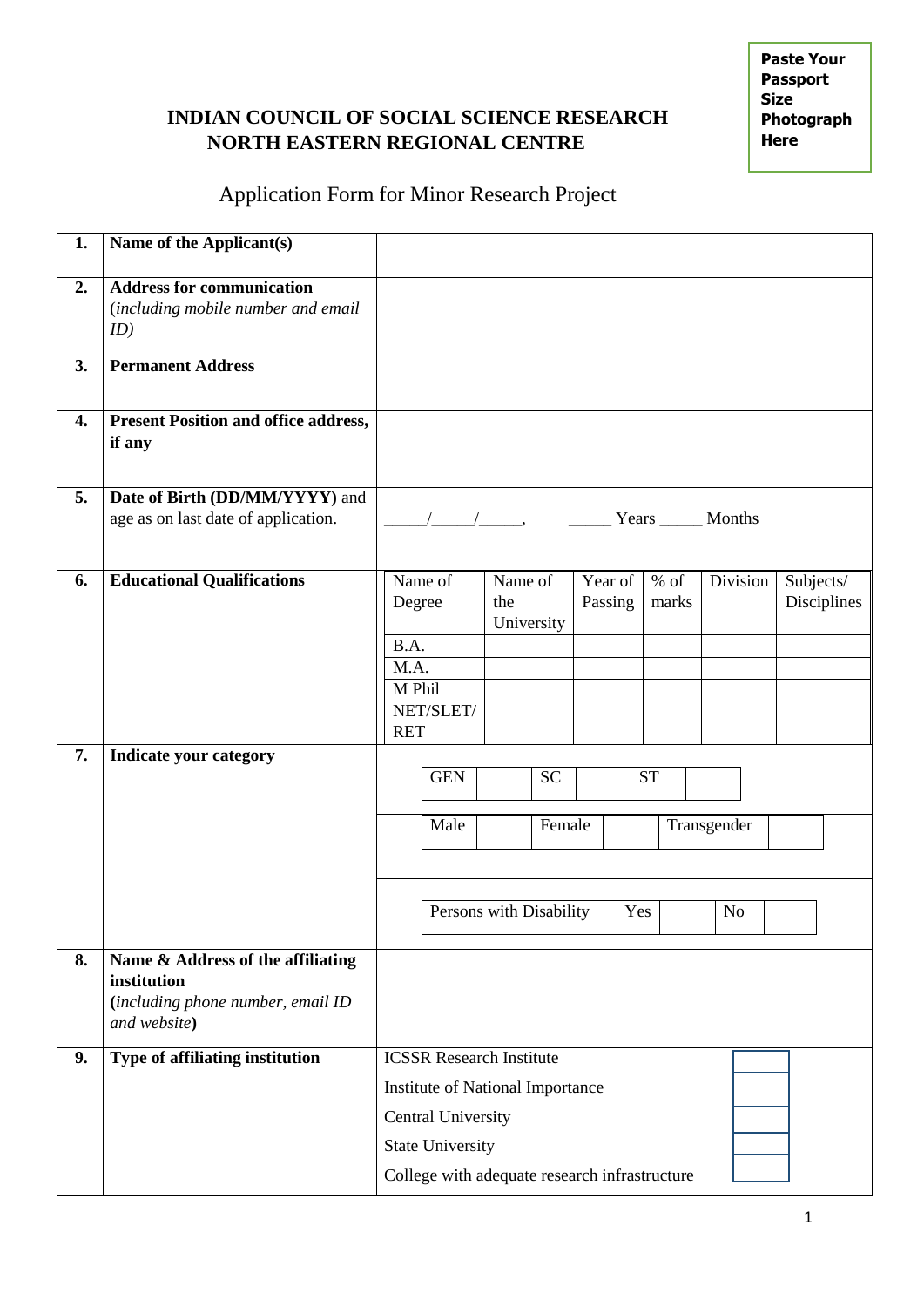|     |                                                                                                                       | Deemed University                                           |  |  |  |  |  |  |  |  |
|-----|-----------------------------------------------------------------------------------------------------------------------|-------------------------------------------------------------|--|--|--|--|--|--|--|--|
|     |                                                                                                                       | Other (please specify)                                      |  |  |  |  |  |  |  |  |
|     |                                                                                                                       |                                                             |  |  |  |  |  |  |  |  |
| 10. | Whether received any assistance/project from ICSSR or any other institution e.g. UGC, ICAR, CSIR,<br>ICPR, ICHR, etc. |                                                             |  |  |  |  |  |  |  |  |
|     | $\mathsf{Nd}$<br>$1.)$ Yes                                                                                            | (Tick the relevant box)                                     |  |  |  |  |  |  |  |  |
|     | 2.) If Yes, when                                                                                                      | duration From $\vert$<br>Where                              |  |  |  |  |  |  |  |  |
|     |                                                                                                                       | Amount                                                      |  |  |  |  |  |  |  |  |
|     | 3.) If Completed, date of completion                                                                                  | Title                                                       |  |  |  |  |  |  |  |  |
|     |                                                                                                                       | Amount                                                      |  |  |  |  |  |  |  |  |
|     | 4.) If Ongoing, the expected date of<br>Completion.                                                                   | Title                                                       |  |  |  |  |  |  |  |  |
| 11. | <b>Title of the Research Proposal</b>                                                                                 |                                                             |  |  |  |  |  |  |  |  |
| 12. | <b>Study Implications</b>                                                                                             | Please summarize the impact of your study (500 words each): |  |  |  |  |  |  |  |  |
|     |                                                                                                                       | (a) How the study will benefit the society at large.        |  |  |  |  |  |  |  |  |
|     |                                                                                                                       | (b) How the study is relevant for policy making.            |  |  |  |  |  |  |  |  |
| 13. | Cost (approx.) and Duration (Please<br>provide budget in a separate sheet)                                            | <b>Duration in Months</b><br>Cost in Rs.                    |  |  |  |  |  |  |  |  |

I hereby declare that:

Declaration

- 1. I am not a defaulter of any previous ICSSR grant.
- 2. I have neither been subjected to any disciplinary action nor found guilty of any criminal offence in my career.
- 3. The Research Proposal and its contents are entirely original and as per the standard practice.
- 4. I have not concealed any information in my application. If ICSSR finds any contrary information at any stage, it may cancel my project outrightly.

Place:

## Date: **Signature of the Candidate**

### **Annexure/Checklists (in the given order)**

- 1. Detailed Research Proposal (*in about 3000 words in the format as indicated in the guidelines*).
- 2. Brief academic CV of Project Director.
- 3. Forwarding letter from the Head of the affiliating Institution duly stamped and signed on the letter head.
- 4. Detailed budget estimate as per ICSSR-NERC guidelines.